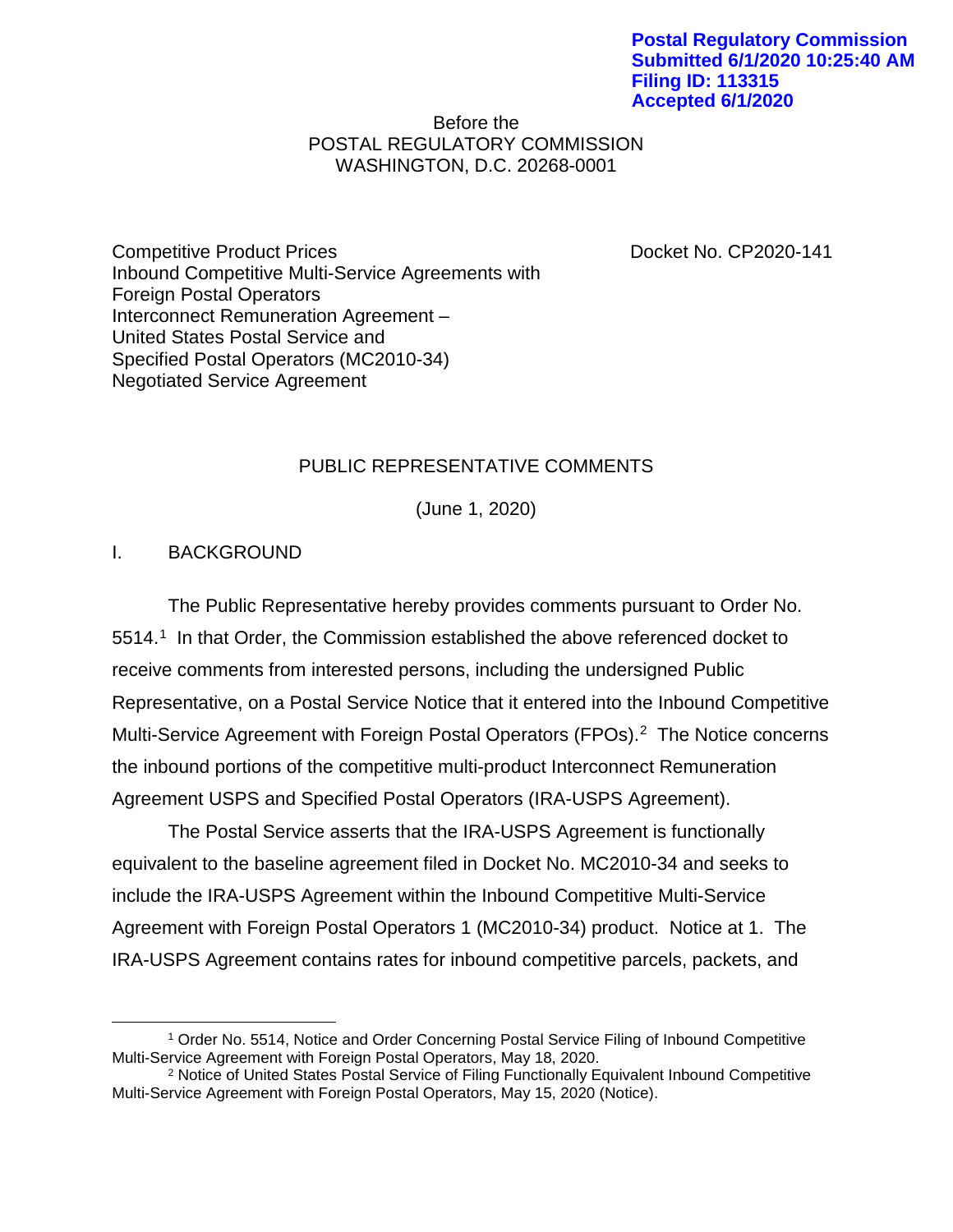registered mail. *Id.* at 5-6. The Postal Service intends for the IRA-USPS Agreement to become effective July 1, 2020, and continue indefinitely. *Id.* at 5.

To support the IRA-USPS Agreement, the Postal Service filed a redacted version of the IRA-USPS Agreement, a copy of the certification required under 39 C.F.R. § 3035.105(c)(2), and redacted copies of Governors' Decision 19-1. Notice at 4-5; *see id.,* Attachments 2-4. The Postal Service also filed redacted supporting workpapers. Notice at 3.

In conjunction with its original filing, the Postal Service provided signature pages of a number of Foreign Postal Operators (FPOs) that are counterparties to the IRA-USPS Agreement. Notice at Attachment A. In addition, on May 26, 2020 the Postal Service filed notice of additional signatories to the IRA-USPS Agreement.<sup>[3](#page-1-0)</sup>

The Public Representative also notes that a Chairman's Information Request was issued on May 27, 2020, however the responses will not be received until after these comments are due.<sup>[4](#page-1-1)</sup> In that inquiry, the Postal Service was asked if the IRA-USPS Agreement is consistent with the Presidential Memorandum[5](#page-1-2) "Modernizing the Monetary Reimbursement Model for the Delivery of Goods Through the International Postal System and Enhancing the Security and Safety of International Mail." *See* CHIR No. 1, question 1. This question is important because in that Presidential Memorandum, the policy of the executive branch was to further "setting rates charged for delivery of foreign-origin mail in a manner that does not favor postal operators over non-postal operators."

<span id="page-1-0"></span> <sup>3</sup> Notice of United States Postal Service of Filing Additional Signatories and Other Related Information to Inbound Competitive Multi-Service IRA-USPS Agreement, May 26, 2020.

<span id="page-1-1"></span><sup>4</sup> Chairman's Information Request No. 1 and Notice of Filing Under Seal, May 27, 2020 (CHIR No. 1).

<span id="page-1-2"></span><sup>5</sup> Presidential Memorandum for the Secretary of State, Secretary of the Treasury, Secretary of Homeland Security, Postmaster General, and Chairman of the Postal Regulatory Commission, August 23, 2018, available at: https://www.whitehouse.gov/presidential-actions/presidential-memorandumsecretarystate-secretary-treasury-secretary-homeland-security-postmaster-general-chairman-postalregulatorycommission/ (Presidential Memorandum).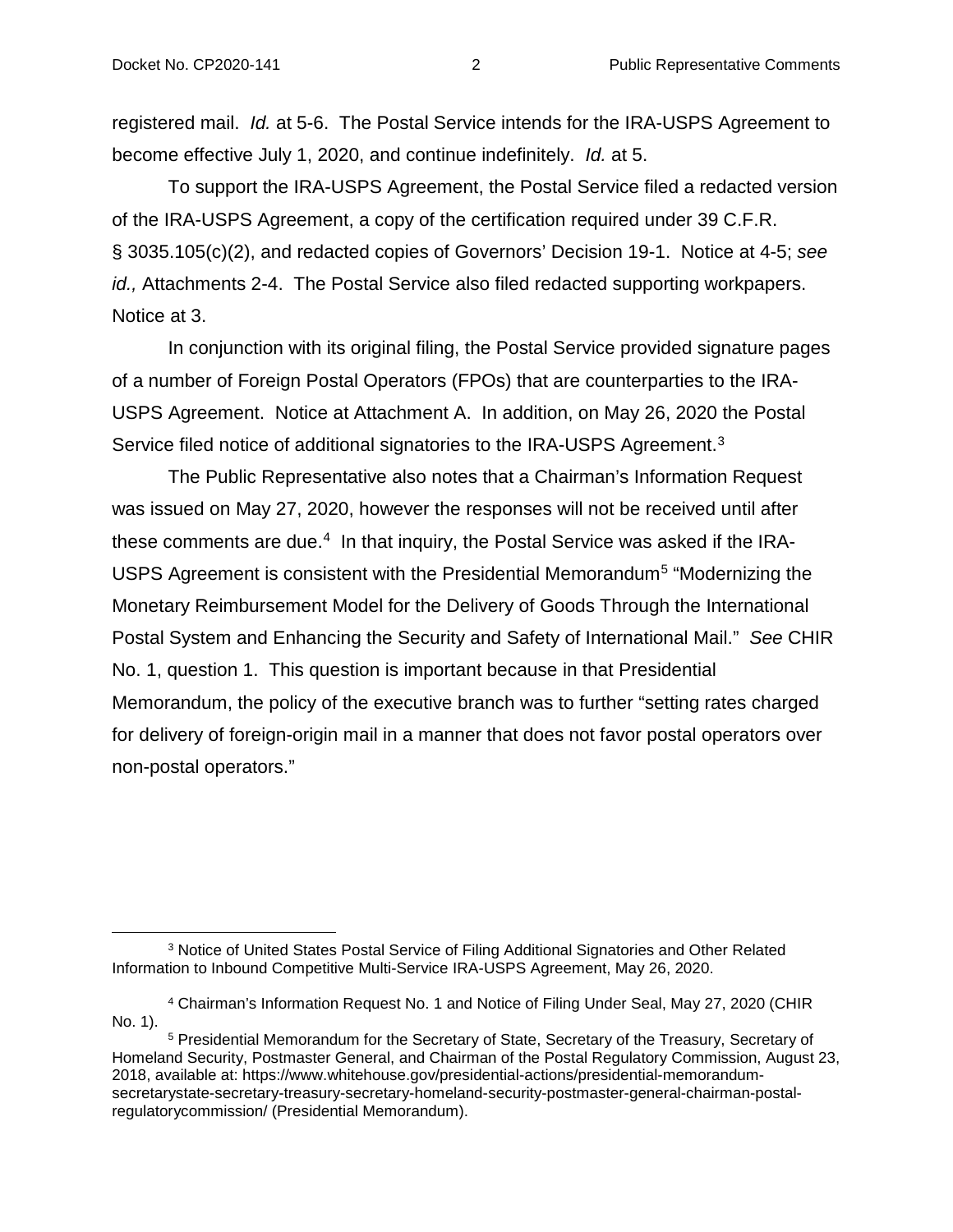### II. COMMENTS

The Public Representative has reviewed the Postal Service's Notice and supporting documentation and has two primary concerns. First, the Public Representative is concerned about the functional equivalence of the IRA-USPS Agreement to the baseline agreement. Second, the Public Representative is concerned that, as proposed, there would not be sufficient regulatory oversight to ensure that the IRA-USPS Agreement continuously meets the requirements of 39 U.S.C. § 3633(a). The Public Representative also observes that supporting information filed underseal does demonstrate that the IRA-USPS Agreement will likely meet the requirements of 39 U.S.C. 3633(a).

*Functional Equivalence.* The Postal Service asserts that IRA-USPS Agreement is functionally equivalent to baseline agreement filed in Docket No. MC2010-34 and that "the relevant cost and market characteristics are similar" without any additional support. Notice at 3 and 9. The Postal Service also identifies articles and annexes that "resemble" articles in the baseline agreement. Notice at 8. However, the Postal Service asserts that the agreements "share many terms and clauses in common." *Id.*  The Postal Service provides a list that identifies the portions of the IRA-USPS Agreement that are materially similar to the baseline agreement, and identifies differences. Notice at 7-10.

Based on the Public Representative's review of the IRA-USPS Agreement and the baseline agreement it is not clear that the agreements are functionally equivalent. While there are some threads of similarities between the IRA-USPS Agreement and the baseline agreement, the agreements seem structurally very different. The Public Representative identifies the following differences that impact the IRA-USPS Agreement's functional equivalence with the baseline agreement:

1. The baseline agreement includes both market dominant and competitive offerings, while the IRA-USPS Agreement only include competitive offerings;[6](#page-2-0)

<span id="page-2-0"></span><sup>&</sup>lt;sup>6</sup> The TNT Post Agreement included both inbound competitive and inbound market dominant portions, but the inbound portions of the IRA-USPS Agreement are only competitive. See PRC Order No. 549, Order Adding Inbound Market Dominant Multi-Service Agreements With Foreign Postal Operators 1 to the Market Dominant Product List and Approving Included Agreements, Docket No. R2010-5, September 30, 2010.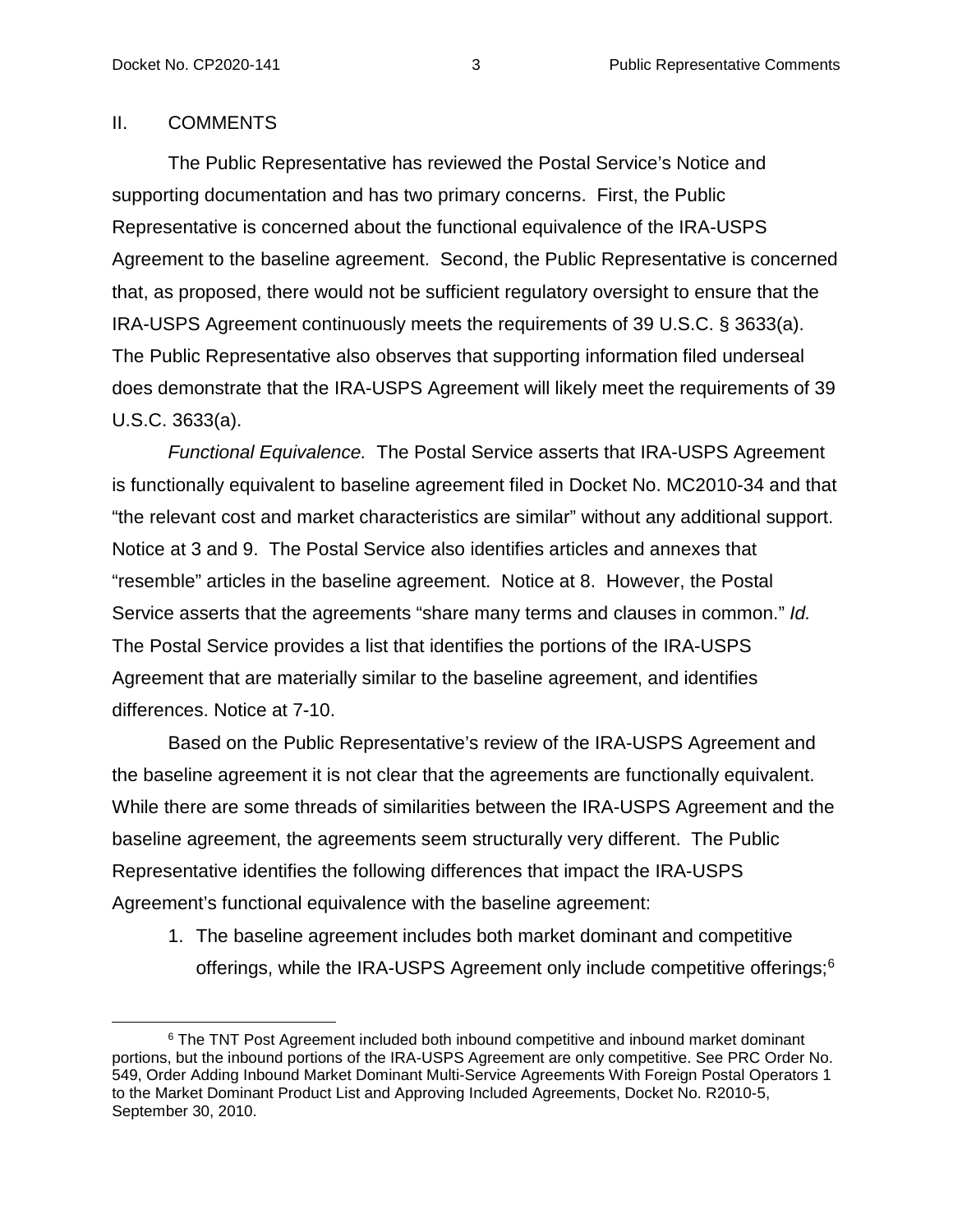- 2. The baseline agreement was among the Postal Service and a single FPO, while the IRA-USPS Agreement is between the Postal Service and a number of FPOs;
- 3. The baseline agreement identified the partnering FPO, while the Postal Service has filed IRA-USPS Agreement partnering FPOs underseal; and
- 4. The IRA-USPS Agreement has many components that differ significantly from the baseline agreement, including the existence of a Steering Committee (Article 9), Quality of Service and Data Incentives (Article 4), and Cost Sharing (Article 10). Notice at 7-8.

These numerous differences equate to a structurally different agreement compared to the baseline agreement. Therefore, the IRA-USPS Agreement is not functionally equivalent to the baseline agreement. Because of the structural differences between the IRA-USPS Agreement and the baseline agreement, the Public Representative recommends that the Commission find that the IRA-USPS Agreement is not functionally equivalent to the baseline agreements, and the Postal Service should refile the IRA-USPS Agreement to be reviewed as a new product pursuant to 39 U.S.C § 3642.

*Regulatory Oversight.* The Postal Service has proposed the IRA-USPS Agreement be included within the Inbound Competitive Multi-Service Agreements product. The Public Representative is concerned that including the IRA-USPS Agreement as a "sub-product" within the Inbound Competitive Multi-Service Agreements product weakens the requirement that the IRA-USPS Agreement, on its own, meets the requirement that competitive products 39 U.S.C. § 3633(a). Therefore, to ensure the IRA-USPS Agreement annually meets the requirements of 39 U.S.C. § 3633(a), and is held accountable to meet the requirements of 39 U.S.C. § 3633(a), the Public Representative recommends that the Postal Service refile the IRA-USPS Agreement to be reviewed by the Commission as a new product pursuant to 39 U.S.C § 3642. As a competitive product, there will be a stricter standard for the IRA-USPS Agreement to meet the requirements of 39 U.S.C. § 3633(a).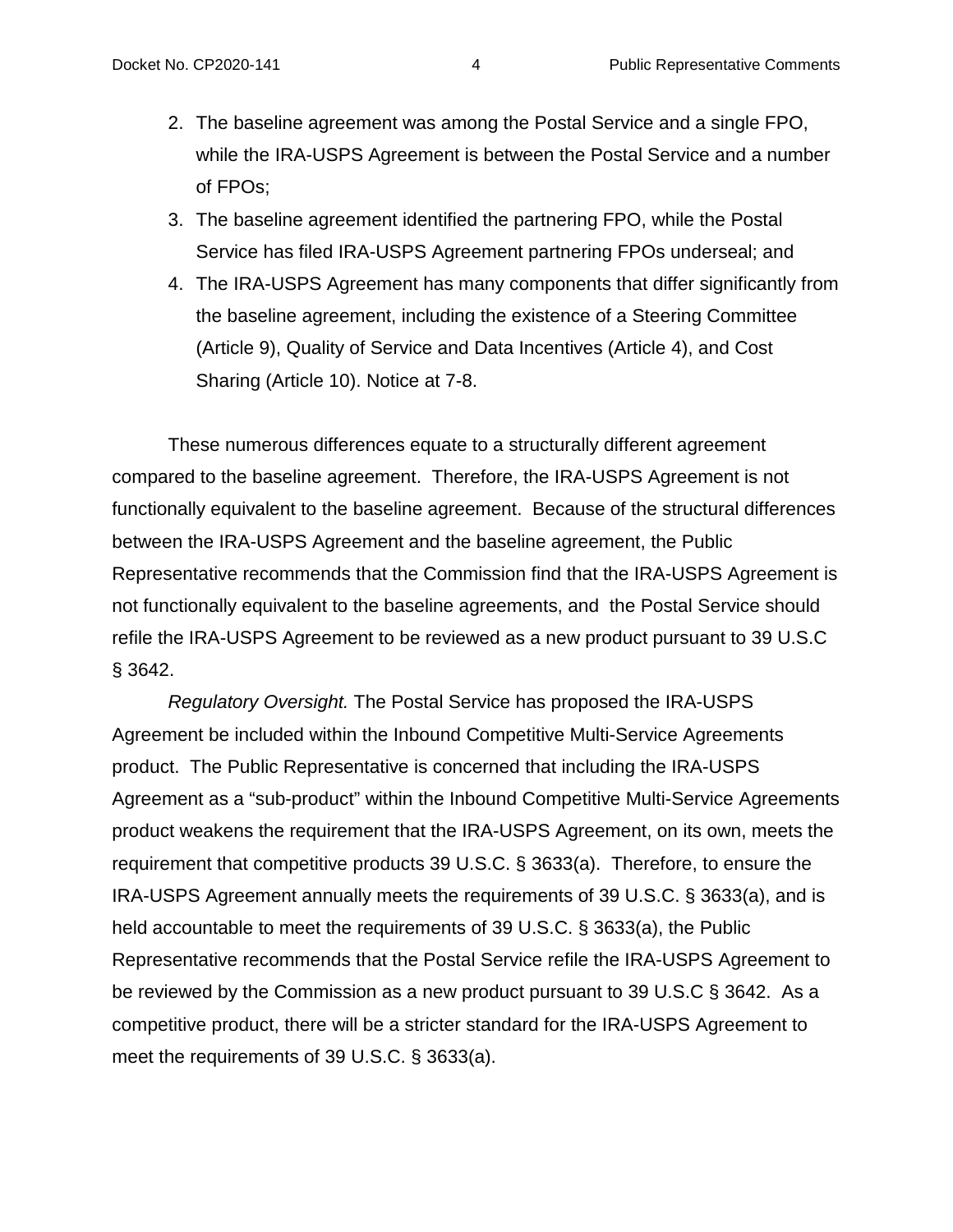The Public Representative also observes that the IRA-USPS Agreement will include different rates for several FPOs. To ensure that the IRA-USPS Agreement, as a whole, will meet the requirements of 39 U.S.C. § 3633(a), the Public Representative recommends that the Commission adopt reporting requirements similar to the Global Expedited Package Services Contracts – Non-Published Rates (GEPS-NPR) products to monitor the rates given to the FPOs that accede the IRA-USPS Agreement.<sup>[7](#page-4-0)</sup> The Commission should establish these reporting requirements to ensure that the rates paid by each additional FPO will be compensatory. The Public Representative believes that the reporting requirements associated with GEPS-NPR products have been successful in allowing the Postal Service the flexibility to enter into agreements, while ensuring an effective regulatory regime, therefore the Public Representative recommends a similar regime for the IRA-USPS Agreement.

*Financial Workpapers.* The Public Representative affirms that the supporting workpapers filed underseal related to the IRA-USPS Agreement demonstrate that the IRA-USPS Agreement, as a whole, will meet the requirements of 39 U.S.C. § 3633(a). The Public Representative notes that as additional FPOs enter the IRA-USPS Agreement it could impact the overall compliance of the IRA-USPS Agreement with 39 U.S.C. § 3633(a). The Public Representative recommends that the Commission establish reporting requirements to ensure that the addition of FPOs do not adversely impact the compliance of the IRA-USPS Agreement with 39 U.S.C. § 3633(a)[.8](#page-4-1) 

#### III. CONCLUSION

For the reasons discussed above, the Public Representative cannot recommend that the Commission approve the IRA-USPS Agreement as a functionally equivalent agreement to the Inbound Competitive Multi-Service Agreement with Foreign Postal Operators 1 (MC2010-34) product. The Public Representative recommends that the

<span id="page-4-0"></span> <sup>7</sup> *See e.g.* Docket Nos. MC2018-186 and CP2018-260, Order Concerning the Addition of Global Expedited Package Services (GEPS) – Non-Published Rates 14 to the Competitive Product List, July 9, 2018 at 6-8.

<span id="page-4-1"></span><sup>&</sup>lt;sup>8</sup> The Postal Service does state that it will "update this docket should those FPOs accede to this agreement." Notice at 5. The Public Representative recommends that the Commission establish sufficient reporting requirements to ensure that the Postal Service updates are adequate to determine the financial impact of the FPOs that accede the IRA-USPS Agreement.